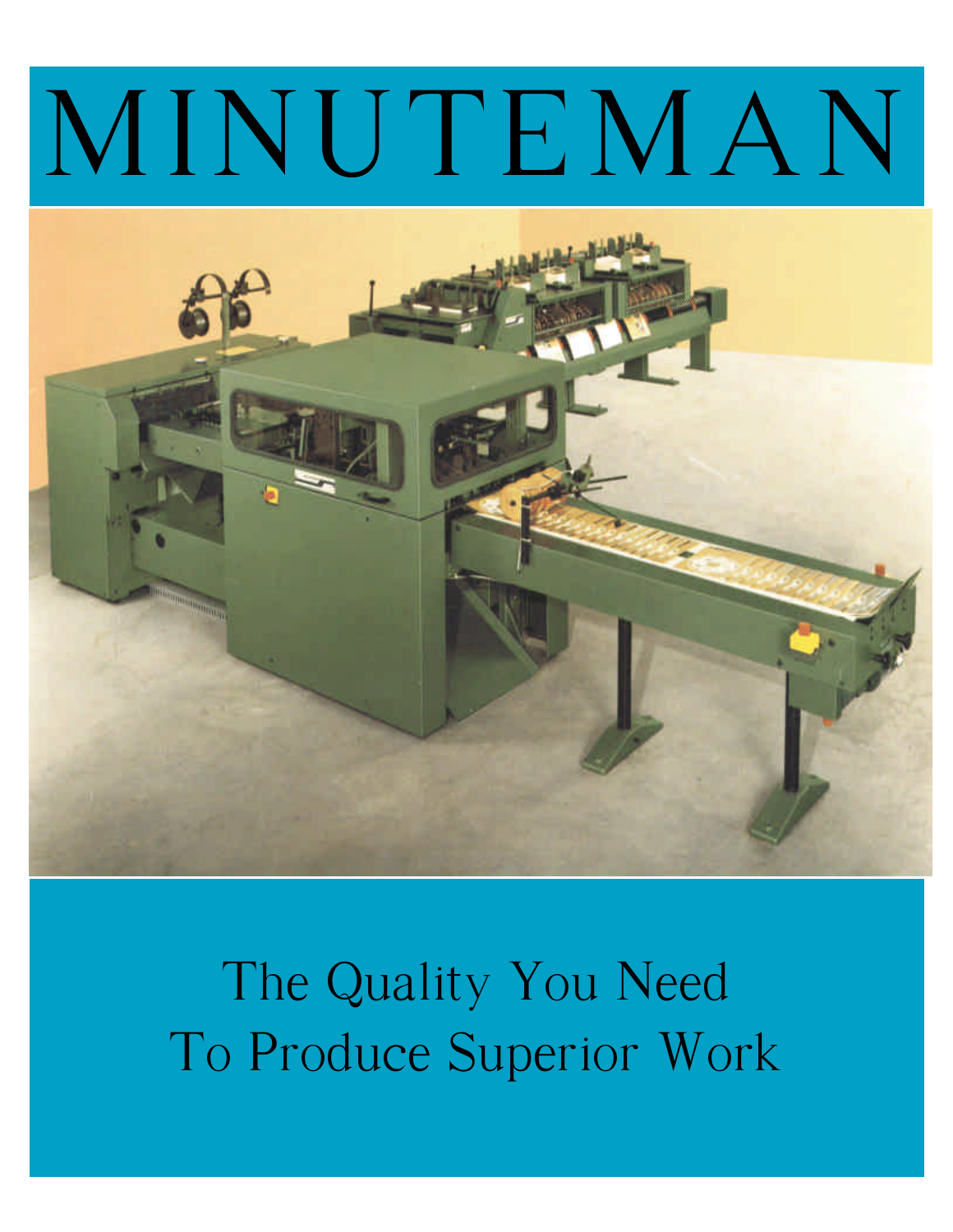The **MINUTEMAN** was designed and developed to meet the need for an economical, versatile, highly productive saddle stitcher for small to medium operations. It delivers high-quality performance at a surprisingly low cost. Full service capability allows you to control quality, scheduling, and shorten delivery time for pamphlets, publications, catalogs and books. Your stitched products are completed in one operation.

#### **MINUTEMAN increases your profits**

| • Fastest makeready of any saddle stitcher to |
|-----------------------------------------------|
| process even short runs profitably            |

- Conveniently located lever to time or idle pockets
- Each pair of pockets can be centrally timed and operated in 2:1 mode
- Heavy-duty, in-line single book trimmer
- **Description**

The **MINUTEMAN** is a fully automatic, heavy-duty saddle stitcher for short and medium runs. 'Flying stitching heads, with no stop-and-go motion, assure precise stitching and less wear. Short pin spacing for low chain speed, and patented tilt-back chain pins enable even difficult signatures to be handled efficiently.

The **MINUTEMAN** is fed and operated from the front so there is no need to run behind the machine. A caliper detects missing and double signatures. Imperfect books are automatically diverted without machine stops into a reject tray, accessible from the front and loading side. Low-silhouette design allows waist-high loading for more efficient operation.

Feeders are top loading/bottom feeding for continuous operation and have both mechanical and vacuum opening. Feeder size adjustments take only a minute or two.

The heavy-duty single book trimmer pro-

- 4th and 5th knife optional
- Unparalleled ease and simplicity of operation
- Counter stacker can be added
- Building block design start with two feeders, grow with your needs
- Space-saving design and efficient operation

duces work of exceptional trim quality and sets up in minutes on calibrated dials. Finished books are delivered, shingled, on a belt with separate variable speed drive.

The **MINUTEMAN** Saddle Stitcher can grow with your needs. The building block principle allows it to be upgraded for additional capabilities. You can add in-line, at any time:

• Feeder pockets in multiples of two - building block' principle

• Folder feeder - eliminates off-line operation

• 3-Hole Punch to expand capabilities - or Single Hole Punch for calendars or

- 4th and 5th knife for increased production
- Stitching heads for close stitch spacing
- Loop stitching heads for unique flexibility
- Postcard attachment for special small sizes

• Trim Removal System - moves paper trim to a waste container for neat, more convenient operation

• Low-cost stacker - reduces handling, increases productivity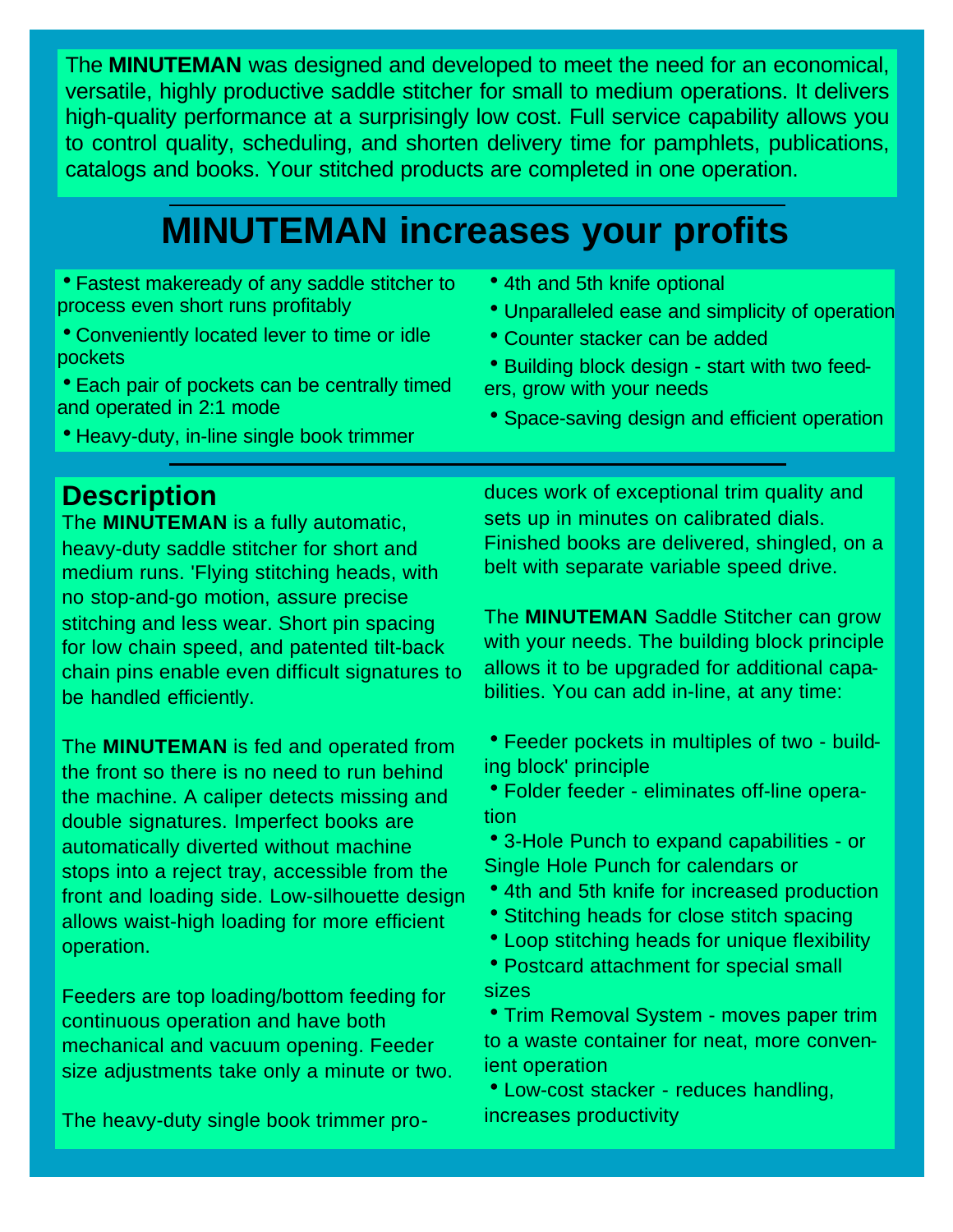

The feeder has both mechanical and vacuum opening. It handles a wide variety of sheet-fed or web signatures from 4 to 64 pages, cards, envelopes, with or without lap (lap pre-



ferred), closed or open head; also signatures or inserts by outside sources.

The feeders are conveniently loaded from the operating side. Low silhouette design reduces fatigue while the continuous top-loading, bottom-feeding principle provides uninterrupted, non-stop operation.



A convenient lever enables central timing and 2:1 operation of 2-pocket units and permits idling of unused pockets, conserving energy and saving wear-and-tear. A small size attachment is available for feeding small cards

#### **Self-Contained Air System**

A combination pressure/vacuum compressor is supplied with the MINUTEMAN. This heavy-duty unit is designed for easy maintenance and is completely self-contained.

**Feeding Principle** Signatures are stacked horizontally on the feeder table. The bottom copy is separated from the pile by air blast and suction. It is then pulled around the drum by cam operated grippers for positive feeding. Pile retainers hold the remaining signatures

in position. Flat pile feeders are convenient to load and handle a wide variety of signatures more efficiently. Easily adjustable stops position the signature in the cradle where it is opened by grippers (signatures with lap) or suckers (signatures without lap).

The signature is then placed on a sword for subsequent pick-up by the chain. Short drop and positive feed assure effective control of signatures throughout the entire feeding operation.

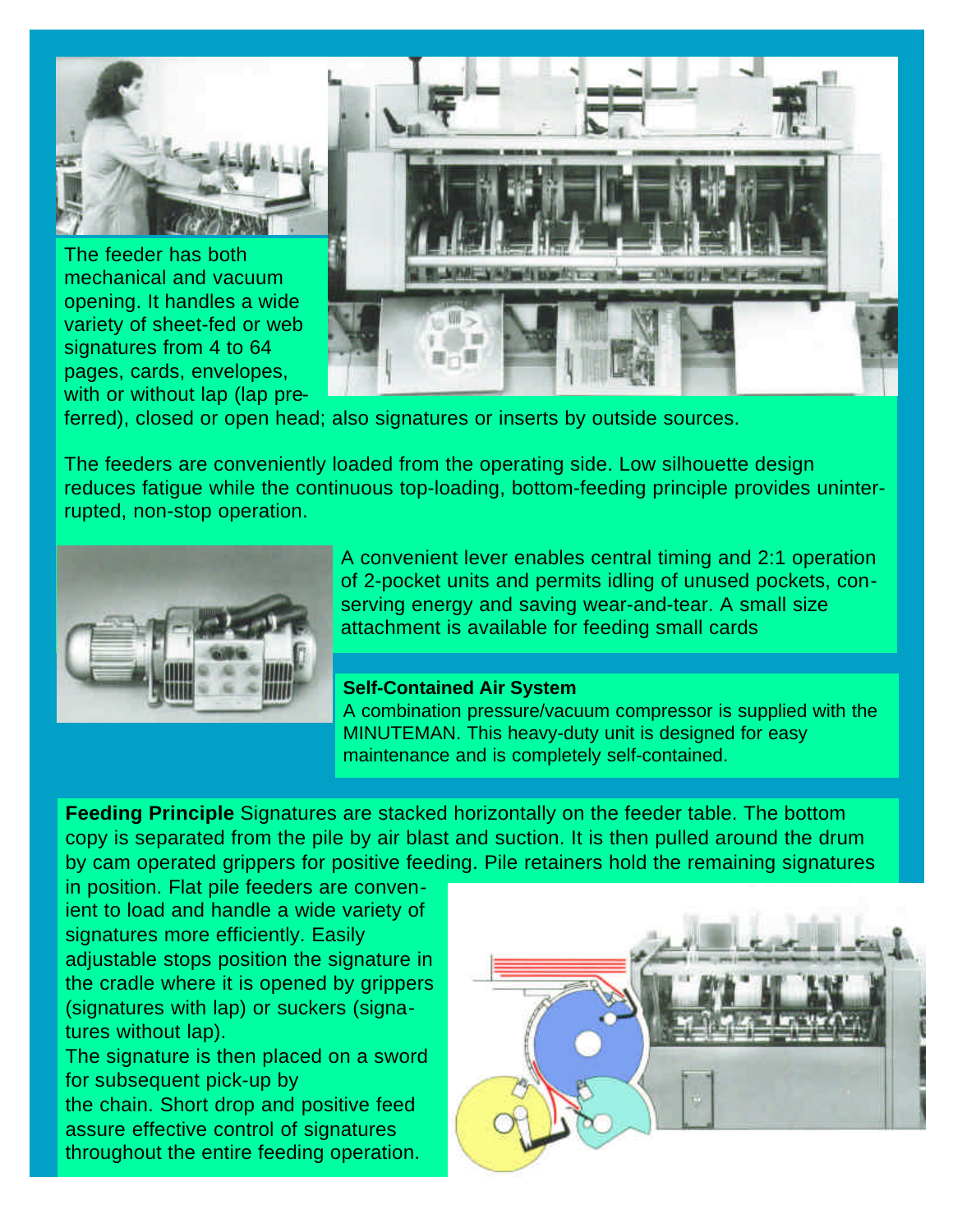

#### **Non-Stop Operation for Accurate Stitching**

The continuous heavy-duty steel chain is plastic clad to protect books and reduce static. Short pin spacing provides lower chain speed for smoother pick-up of signatures and settling on the saddle, as well as reduced wear and quieter operation. The unique profile allows the prod-

uct to sit snugly on the chain and holds thick books securely.



#### **Unmatched Economy**

Conveniently located on the front side of the machine, the reject tray diverts incomplete copies, unstitched and untrimmed, so that signatures can be reloaded into the pockets. This feature is especially useful during makeready.



**Simplest stitching heads in the industry** Muller Martini's exclusive flying stitching heads guarantee positive and precise stitching at all speeds. The stitching heads move with the chain, and the book is stitched at chain speed. This eliminates stop-and-go motion for

less wear. The stitching heads contain few moving parts for dependable service and easy set-up. The stitching unit design provides maximum versatility, including stitching heads with narrow centers for 2-up work.



**Run the Minuteman with One Person**

Variable speed control, infinitely adjustable, allows you to tailor the machine speed to the job. An additional advantage is that the MINUTEMAN can run at slow speeds to allow one person to feed signatures and take off finished books.



#### **Every Book A Perfect Book**

The caliper checks each book for missing or double signatures before it is stitched. Measuring is done on the side, just below the spine, for greatest accuracy. Imperfect books are rejected, unstitched, into a tray. This automatic control assures that only perfect books will be delivered.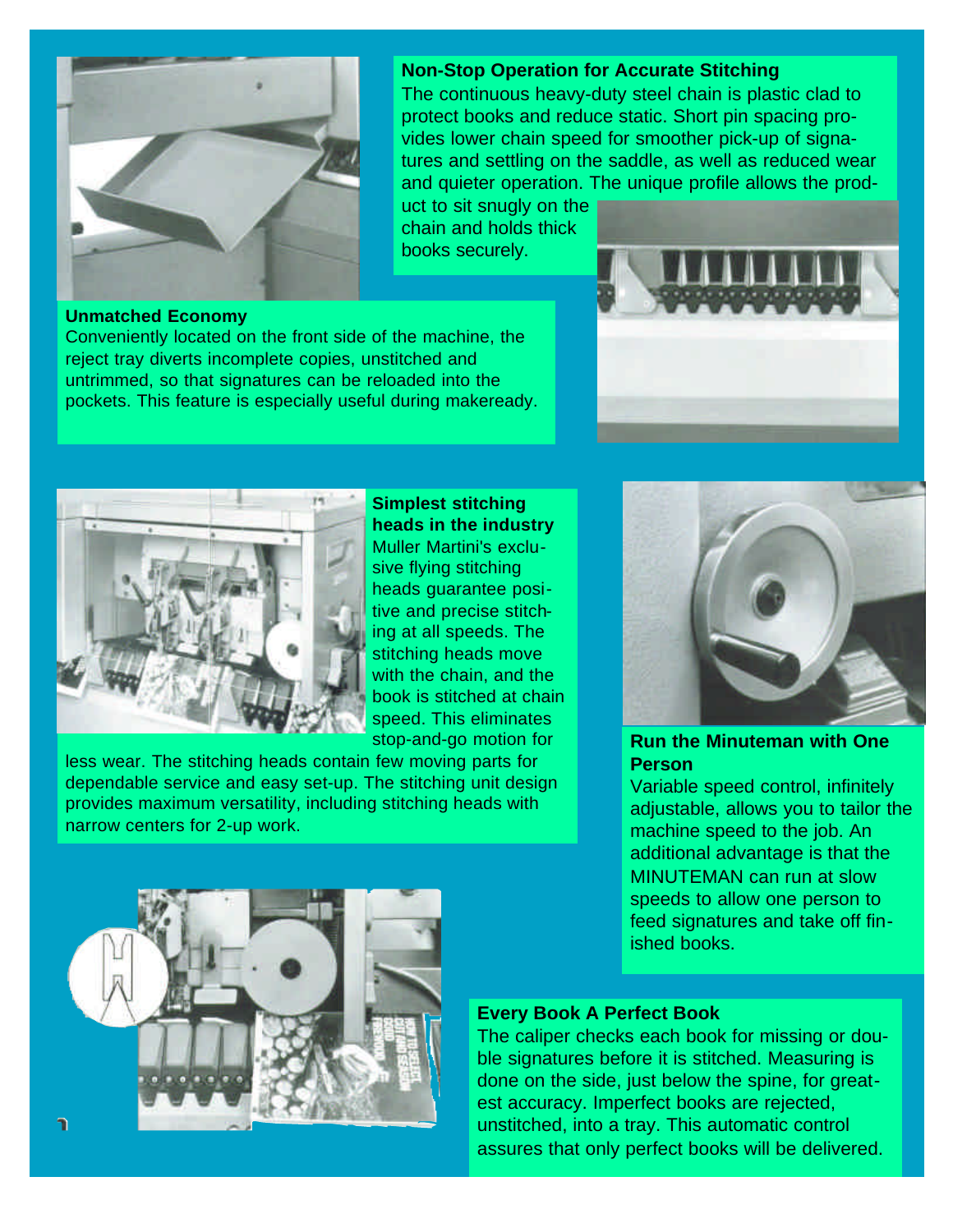### **Heavy Duty 3 Knife Trimmer for efficient In-line operation**



#### **3- Knife Trimmer**

Books are fed into the 3-knife trimmer and accurately aligned against the spine. The head and foot are trimmed in the first knife station, the front in the second. Books are pulled rather than pushed into the knife station for precise register to the spine and square trimming, even with poorly --folded, oversized or extremely light sections. A perfectly square, clean cut is guaranteed by heavyduty, hold-down clamps and the shear action of the knives. Guards are lined with special sound absorbing material for quiet operation. The upper guard is counterbalanced for more convenient use.



**Scales and Dials** The use of scales and dials for size adjustments cuts your makeready and will have your MINUTEMAN in production sooner. This unbeatable makeready gives you the competitive advantage, particularly on small runs. Single point waste discharge further adds to operator convenience.



Simple, wrenchless size adjustments provide lightning quick makeready and permit the use of less skilled personnel. These savings in time and labor costs provide the lowest possible cost-perbook while maintaining the highest quality. Unbeatable makeready gives you profitable production and the competitive advantage with all size runs.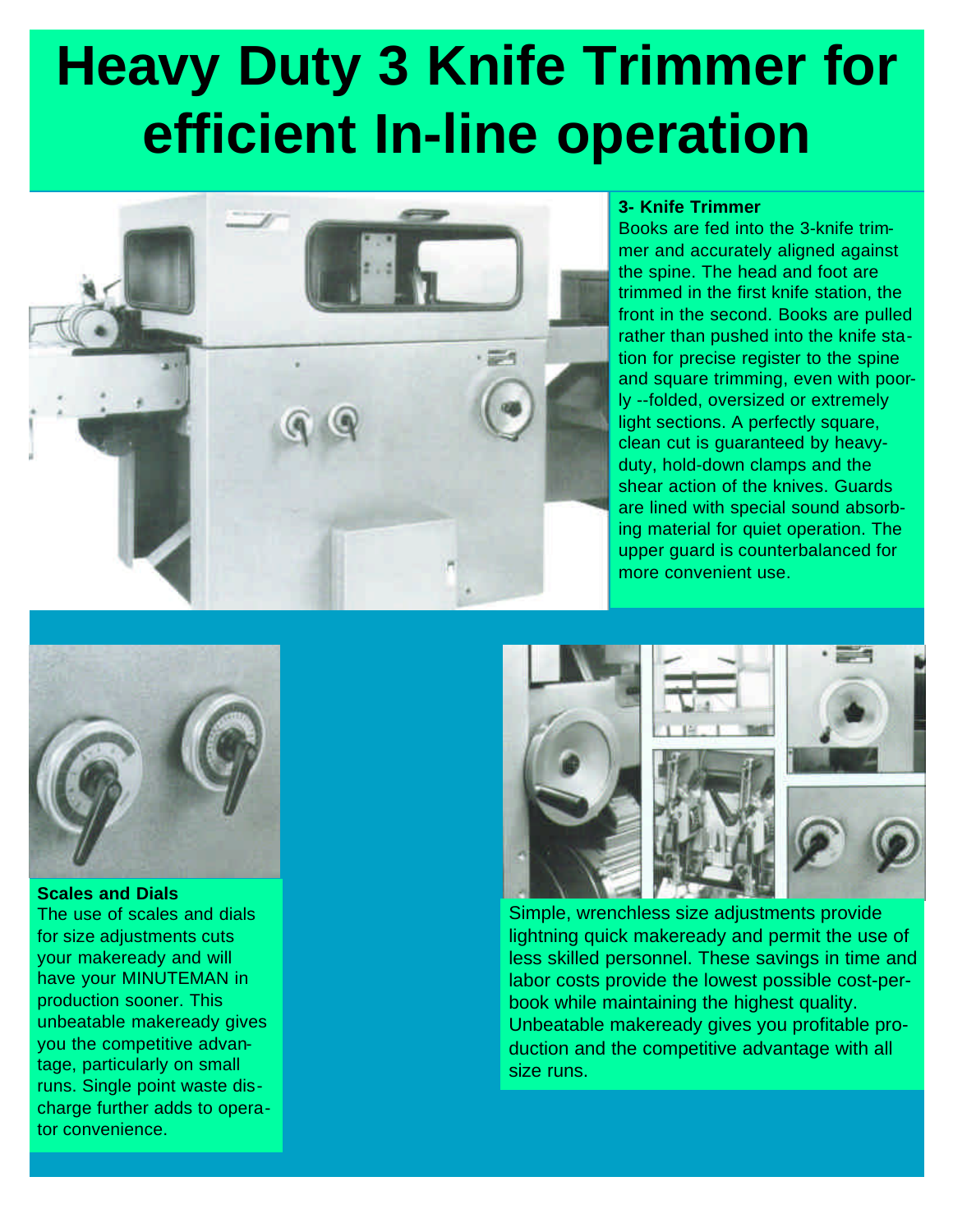The MINUTEMAN is an extremely compact, "L" shaped machine and requires little floor space. It can be tucked into a corner. The space inside the 'L" is the control zone and is used to stage skids of signatures and store finished work. From this control zone,

the operator can feed the pockets, see signatures on the chain, insure that wire is fed into the stitch-



ing heads, and observe transfer into the trimmer - while having access to all controls and the reject tray. There is never a need for the operator to run behind the MINUTEMAN.



A counter and kicker on the belt delivery provide a gap in the shingle, making it easy to stack off batches of preset count. The number of copies in each batch is set on a preselector switch. A totalizer gives an accurate count of copies produced.

Stitched products are delivered, shingled, on the belt delivery. An independent, variable speed drive allows speed adjustment for the desired spacing of brochures, depending on size and individual needs.